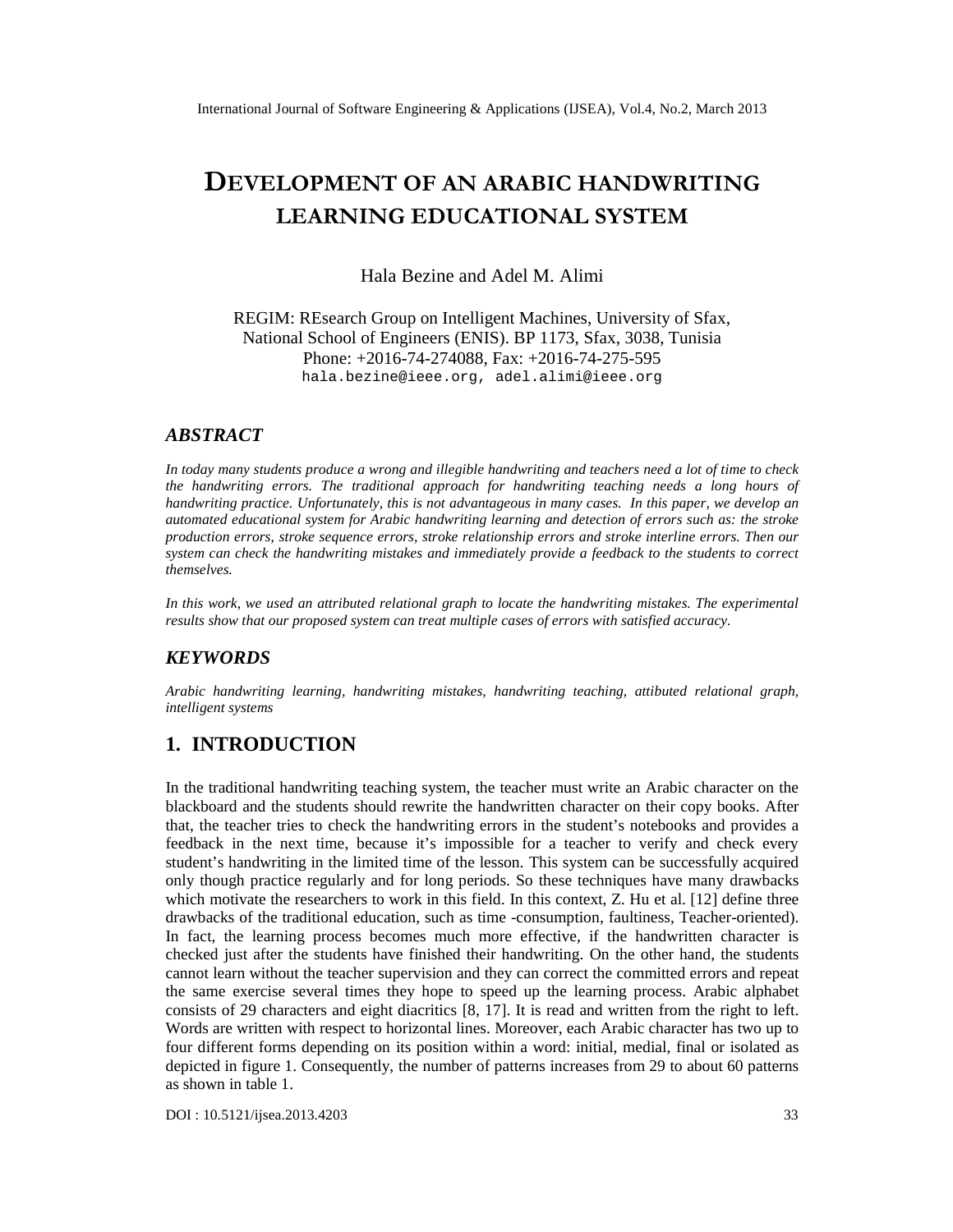

Figure 1: Different forms of the "GHYN" character. (a) Isolated form, (b) Final form, (c) Medial form, (d) Initial form.

In addition, sixteen of the Arabic characters have a single dot, double, triple dots, or zigzag, called Hamza in Arabic [5].These diacritics are used to distinguish between characters having identical main parts. In this context, there are many groups of characters that have the same body, but they are distinguished by the number of dots  $($ ), the position of dots  $($ ), whether they have dot or zigzag **(** , ) [9]. An Arabic script is written by connecting the characters together. However, these six letters , , , , , ) cannot be joined to any other letter coming after one of them. So, an Arabic character might be connected to one side (either right or left), to both sides, or to neither one.

As agreed by the most researchers related to the document analysis and recognition field, the efficiency of a classifier and a handwriting generation model depends mainly on the features extraction step [4, 8, 22]. The same concept is depicted for the handwriting education and learning problem. In fact the writing style, speed, and the writing size have a great influence on the student's handwriting shape. The students spend long hours of handwriting practice and the teachers have to check the handwriting errors to provide the feedback in a next time.

This paper is about an automated tool for Arabic handwriting learning. This educational system is developed, using tablet PC and the attributed relational graph matching approach. Firstly, some animation is displayed for the handwriting template, and then the student should follow it to rewrite the handwriting input characters. Moreover, the system requires a detailed matching between the input and the template characters to check the handwriting errors. Finally, an immediate feedback is provided to the student about the location of the handwriting errors and how to correct them.

The organization of this paper is as follows: In section2, an overview on the educational learning systems is presented. Then, in section 3, we describe our proposed system accompanied by the handwriting errors detection and the correction procedure. Finally, section 4, is allocated to the conclusion and future works.

# **2. STATE OF THE ART OF THE HANDWRITING LEARNING EDUCATIONAL SYSTEMS**

In the last few years, several research efforts have been focused on the developing of the learning handwriting systems for different languages such as: Chinese, Latin and Arabic. These products can be organized on three categories: read only systems, guided ones and systems with automatic errors detection.

#### **2.1. Read only systems**

This kind of systems is not interactive; it is read-only because it cannot provide the practice of writing. It displays to the users how a character should be written with pictures and animations, as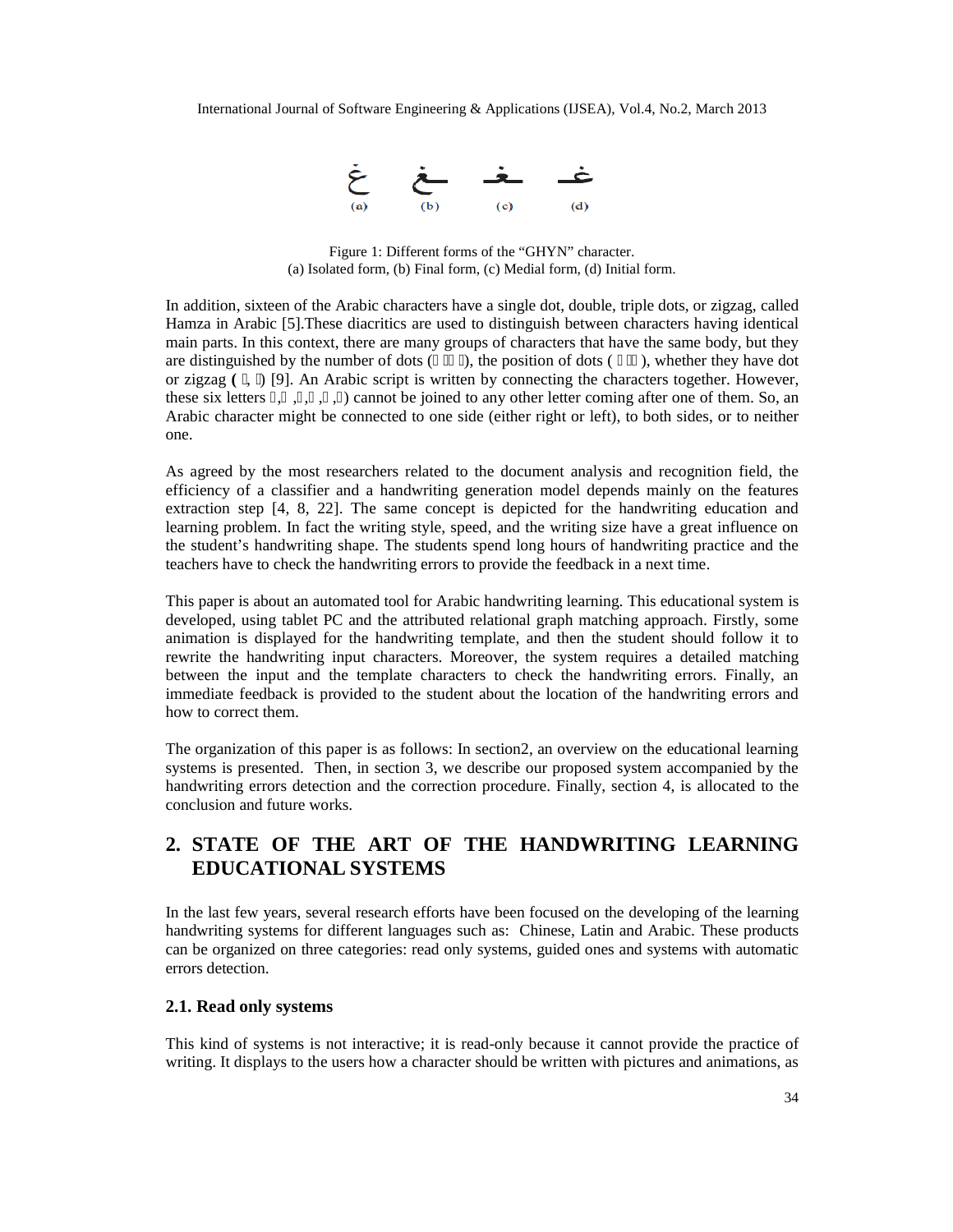well as the pronunciation of the character. But the practice of writing will be done offline (paper, book, etc...) and the task of errors correction is allocated to the users, they should compare their handwriting on the paper with the pattern displayed by the system. In this context Muroya et al. 2001, have developed an educational software tool for teaching handwriting. This tool displays some animation to help the students to rewrite the handwriting pattern [18].

| No             | Letter<br>Name"                    | Isolated<br>Form | Initial<br>Form | Medial<br>Form | Final<br>Form            |
|----------------|------------------------------------|------------------|-----------------|----------------|--------------------------|
| $\bf{1}$       | Hamza <sup>h</sup>                 | £.               | J               | x              | ĭ                        |
| 2              | Beh                                |                  | ٠               | ٠              |                          |
| з              | Teh <sup>r</sup>                   | ت ة              | x               | z              |                          |
| 4              | <b>Their</b>                       | こ きこさょう          | ž.              | ž.             |                          |
| 5.             | Jeann                              |                  | ≈               |                |                          |
| Ğ.             | Hab                                |                  | ➢               | ネスネ            |                          |
| $\overline{z}$ | Khah                               |                  | ح               |                |                          |
| s              | $\mathbf{D}\mathbf{a}\mathbf{1}^d$ |                  |                 |                |                          |
| $\bullet$      | 'Thal <sup>4</sup>                 |                  |                 |                |                          |
| 10             | Reh <sup>4</sup>                   |                  |                 |                |                          |
| 11             | Zain <sup>4</sup>                  |                  |                 |                |                          |
| 12             | Seem                               |                  | سد              | يعمد           |                          |
| 13             | Shoen                              |                  | مثم             | عثم            |                          |
| 14             | Said                               |                  | ∽               | $\overline{a}$ |                          |
| 15             | Dad                                |                  | حند             | لمعتد          |                          |
| 16             | Tah                                |                  | ط               | حلا            |                          |
| 17             | Zah                                | こしいふんぱ さうしこし     | ظ               | لمظ            |                          |
| 18             | $A$ in                             |                  | <b>Q</b>        | з×.            |                          |
| 19             | Ghain                              |                  | غ               | المخد          |                          |
| 20             | Feh                                |                  | ف<br>ق          | غ              |                          |
| 2.1            | Qaf                                |                  |                 | Ä              |                          |
| 22             | Kaf                                |                  | 5               | Z.             |                          |
| 23             | Lam                                |                  | J               | T.             |                          |
| 24             | Meem                               | Ŏ.               | ∞               | ∼              | よん ろろろょく ししんしんは ほうきんもんしょ |
| 25             | Noon                               | Ö                | а               | Æ.             |                          |
| 26             | Heh                                | $\bullet$        | ಎ               | €              |                          |
| 27             | Waw <sup>4</sup>                   | و                |                 |                | ٩                        |
| 28             | Aler#e                             | ی ا              |                 |                |                          |
| $\sim$         | <b>Refuse</b>                      |                  |                 |                |                          |

Table 1: The Arabic characters and their forms at different positions in an Arabic word.

Letter names are as in the Unicode Standard <sup>b</sup> In addition to these forms, the Hamza has the Isolated forms (1)

 $\hat{g}$ ) and the Final forms  $\hat{g}(t)$ 

- .<br>Teh has open forms (.-.) and closed forms (o).

 $\frac{d}{dt}$  Lemmas open rorms (e5) and closed rorm<br> $\frac{d}{dt}$  Letters that do not connect from the left

 $\frac{1}{2}$  Alef has straight forms (I) and early forms (eq).

However, this tool is not interactive because the correction errors are made by the students to compare the handwriting on paper with the pattern displayed on the computer screen. On the other hand, Al-Neaimi S. et al. 2009 have developed a support system for Arabic language learning. This tool displays some animation and provides the pronunciation of Arabic characters [7]. Secondly, it contains efficient studying methods of learning, grammar, reading and writing. This tool is not interactive, because it is read-only system and users cannot practice handwriting through it. It displays a table of the Arabic Alphabets, in which each character is designated by text, animation and pronunciation. By clicking on one of these alphabets an explanation page will be displayed with the different possible forms of this character. Figure 2 shows an example of the proposed system interfaces.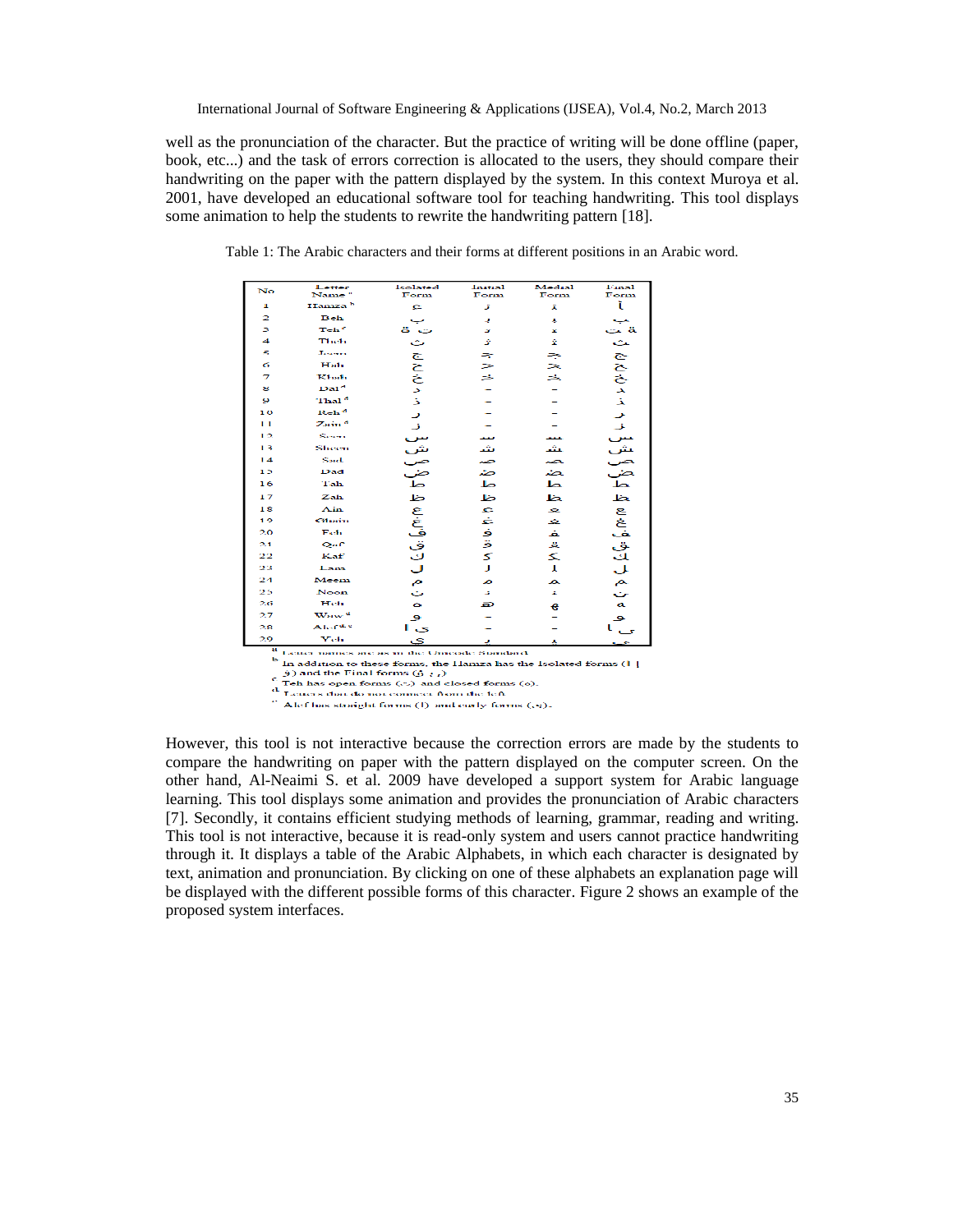

« Bah »

Figure 2: An Example of interface of the Al Neaimi et al. tool [7].

#### **2.2. Guided systems**

These systems allow to the users to practice writing in a guided way and on-line. Similar to the traditional writing learning method, this kind of learning tools used the dotted pictures to make easier the writing practice, which is frequently used in the first lessons of the writing teaching in the primary schools. On the one hand, this tool displays a pattern of character with the pronunciation and animation and the correct process for the rewriting of this latter. The users have to rewrite the displayed character in order to acquire the basic skills of writing. For the Arabic language, an educational tool have been developed "ReadWrite Arabic" for the learning of reading/writing assistance (Figure 3).

The proposed system consists of fifteen lessons presenting the Arabic letters with some examples of use. These latter present how each character should to be written with different forms. Despite that each lesson is divided into five exercises namely (letters, writing, reading, listening, and multi-choice), the learning process becomes more and more difficult for young students because if there is just only one stroke which is drawn outside the defined zone by the transparent image, the system hangs, and the user should tries the writing process again [27].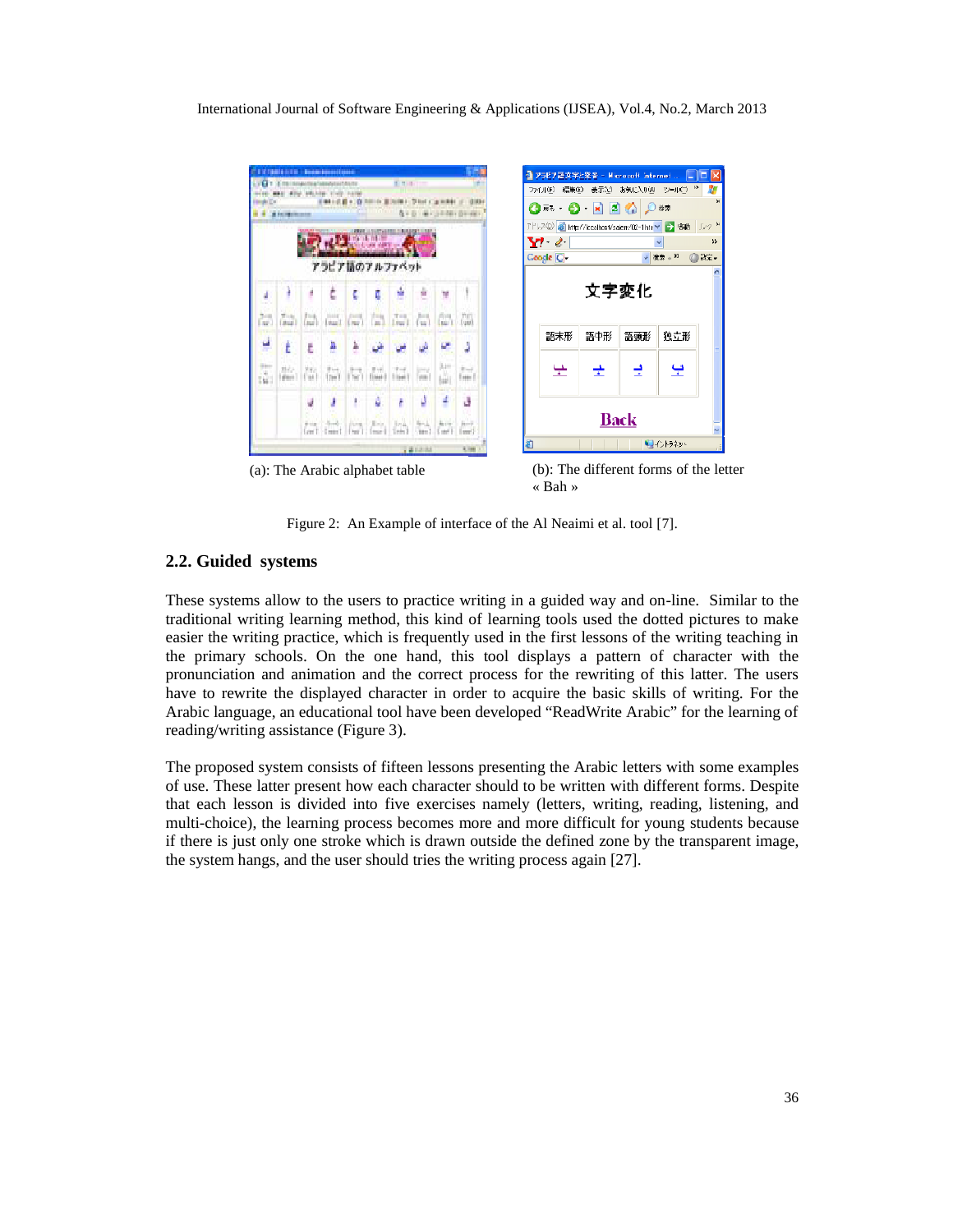| Read/trite Arabic       |                     |                                                                              |                         |     |           | X              |
|-------------------------|---------------------|------------------------------------------------------------------------------|-------------------------|-----|-----------|----------------|
| Lessons                 | Writing             |                                                                              |                         |     |           | ث              |
| One<br>Letters          |                     |                                                                              |                         |     | A         | ¢              |
| Witthe<br>Reading       | Select              |                                                                              |                         | ا ی | ١Ś        |                |
| Listening<br>MutiChoice |                     |                                                                              |                         |     |           |                |
| Two                     |                     |                                                                              |                         | د   | <b>j</b>  |                |
| Three                   | $\overline{2}$      |                                                                              |                         |     |           |                |
| Four<br>Five            |                     |                                                                              |                         |     | p         |                |
| <b>Six</b>              | 3                   |                                                                              |                         |     | y         | ك              |
| Seven                   |                     |                                                                              |                         |     | $\dot{r}$ | $\overline{c}$ |
| <b>Eight</b>            | 4                   |                                                                              |                         |     | ä         |                |
| Nine<br>Ten             |                     |                                                                              |                         |     | ط         | Ŀ              |
| Eleven                  | 5                   |                                                                              |                         | ٺي  |           |                |
| Twelve                  | 6                   |                                                                              | Show Stroke Order       |     | ق.        |                |
| Thirteen<br>Fourteen    |                     | Here is $\cup$ (baa') with the short vowel<br>famHa                          | <b>Animate Strokes</b>  |     |           |                |
| Fifteen                 |                     |                                                                              |                         |     |           |                |
|                         |                     | » The fattha is written right to left and<br>downwards.                      | <b>Practice Strokes</b> |     |           |                |
|                         | 8                   |                                                                              |                         |     |           |                |
|                         |                     | » Note also that fattilla is written last                                    |                         |     |           |                |
|                         | $\Theta$            | of all. This is the case for all the<br>short vowels. They are written after |                         |     |           |                |
|                         |                     | everything else in a word has been                                           |                         |     |           |                |
|                         | 10                  | written                                                                      |                         |     |           |                |
| <b>Buy Now!</b>         |                     |                                                                              |                         |     |           |                |
| Exit                    | <b>Instructions</b> | <b>Options</b>                                                               | <b>Next Page</b>        |     |           |                |

Figure 3: Graphical interface of the Arabic writing learning [27].

## **2.3. Systems with automatic detection of errors**

This kind of systems gives access to users to practice free writing mode, and provide immediately a feedback to indicate if there are any errors in the writing. The process can be performed as follows: Firstly, the system displays an animation of a pattern of character and the user should follows this latter. Then, a mapping between the displayed model and the input must takes place in order to detect the errors. Finally, a feedback is provided to the user indicating the committed mistakes and how to correct them.

For the Arabic language, Sherif A. et al, 2009 [3] proposed a teaching writing tool using the Tablet PC and handwriting recognition methodologies. The purpose of this tool is to help young children's to learning writing with correct movements to produce a good quality of writing in short periods of time. Firstly, the proposed system proceeds to recognize the entered writing by young children's and detects the different strokes comprised in the handwriting sample. Finally, it produces a feedback to help the young students to improve their writing.

The proposed system is composed of two modules: the guided writing mode and the free writing one. The architecture of the system is detailed in figure 4.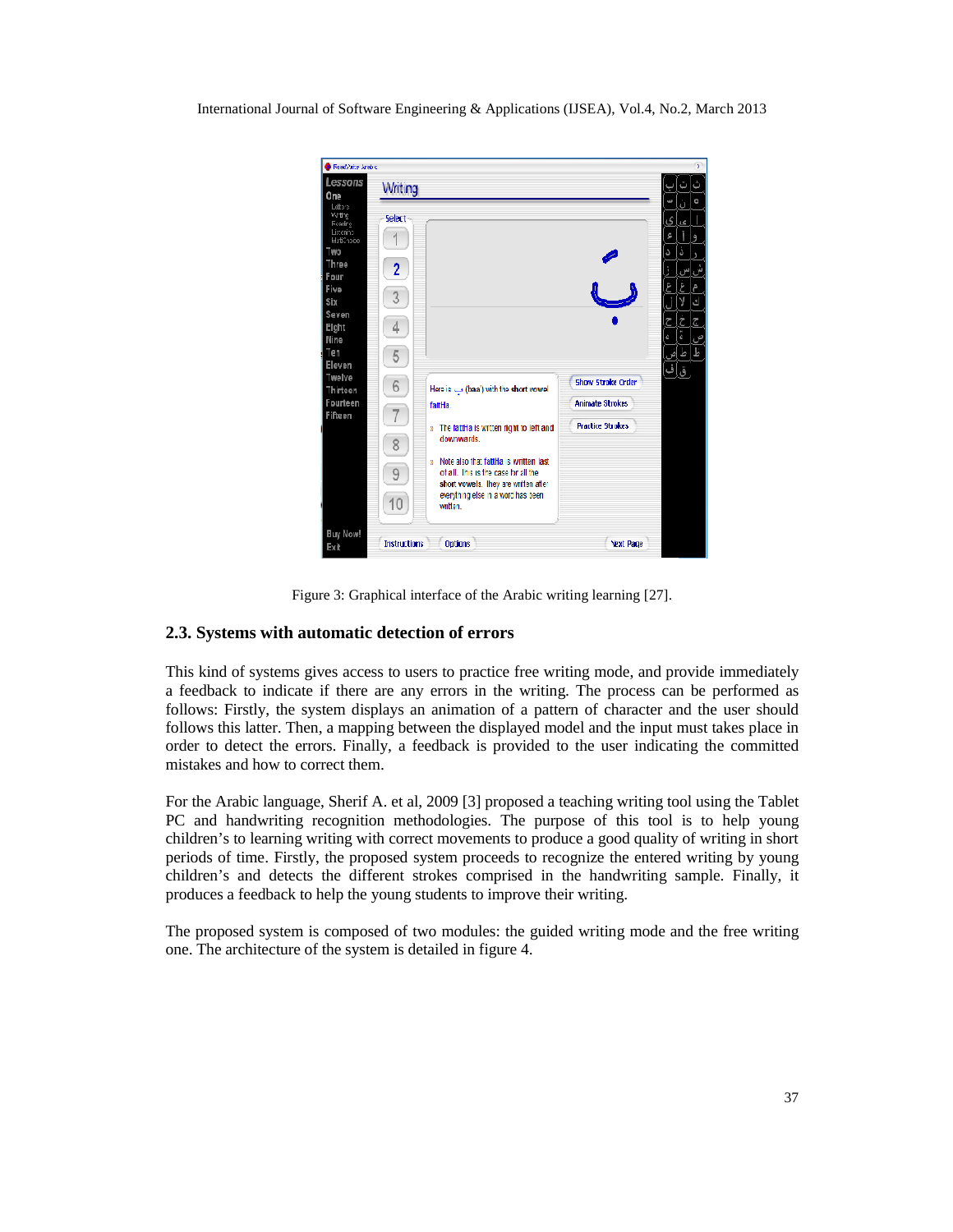

Figure 4: The architecture of the Arabic learning writing system with automatic detection errors.

The guided writing mode is one of the first levels of education designed for the children's who are in the early stages of learning. This tool displays an animation representing the writing process of a pattern of the letters (words, phrases) as well as a transparent image comprising this handwriting template. Then, the user is invited to follow this image to replicate the pattern of script. In addition, the authors define the control points over the transparent image by which the users should verify the correctness of their handwriting by comparing it with the script of reference registered on the transparent image.

The figure below (figure 5) shows an example of the guided handwriting mode. By this way, the user acquired the basic skills and he has the possibility to move to the second level of handwriting learning by using the free writing mode.

For this level, users can practice writing on a blank panel that contains a single line similar to the writing manuals used in the school. Indeed, the verification handwriting process comprises the classification stage which is not so effective for this case of study, because a detailed mapping between the plotted script in input and a stored template character is necessary.



Figure 5: An example of the guided writing mode of Sherif Abdou et al, 2010 [2].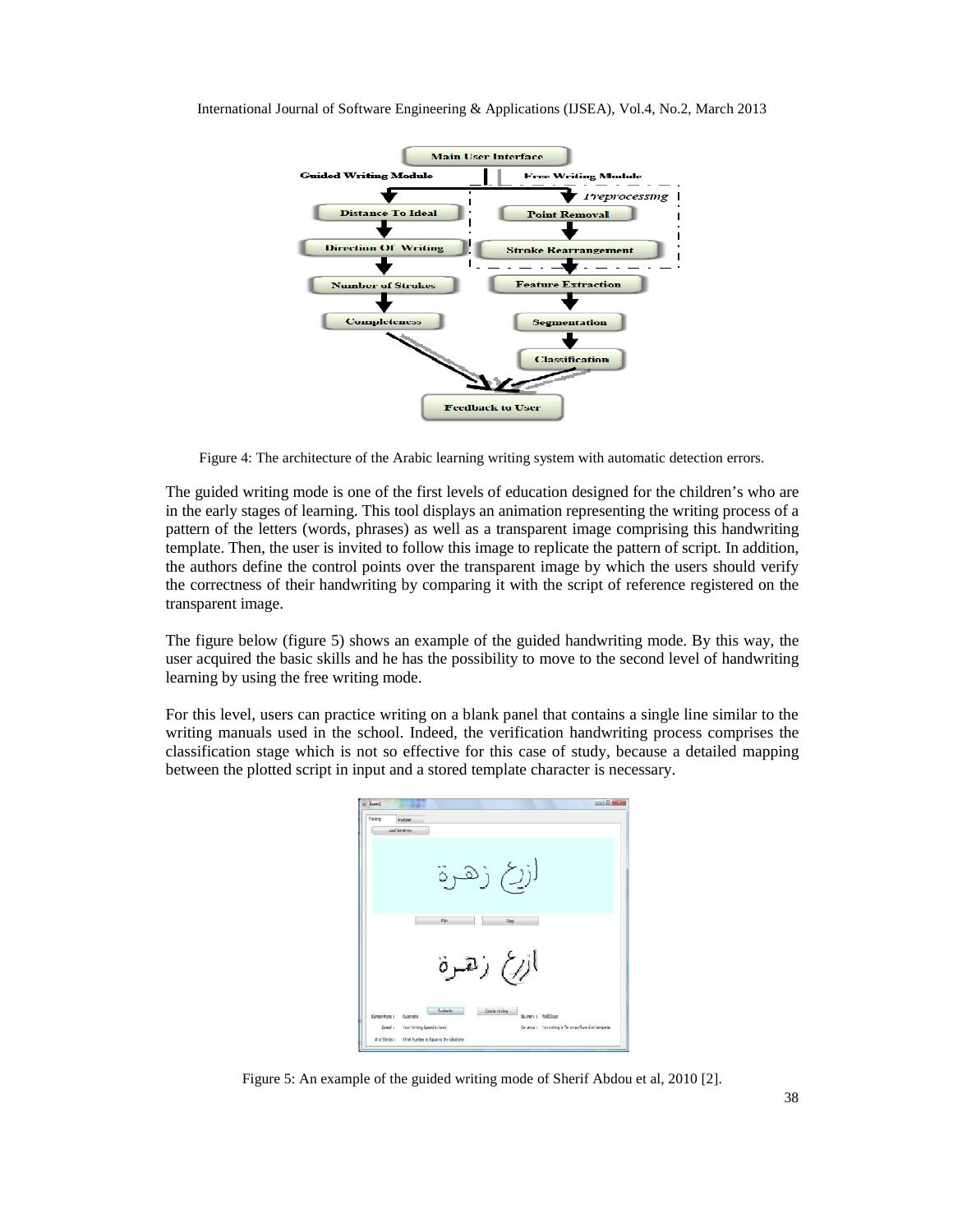For the Latin language, we note the Evodia society founded by a team of researchers from the IRISA University of Rennes, is interested to the development of handwritten documents analysis software (Ahmed et al. 2010)[3]. This range of software named "Toutaki: I learn to write" provides an analysis of handwriting shape, the order of the traced form and the line spacing. Indeed, it is an interactive tool that allows a fun learning environment and a feedback about the detected errors but the location of the handwriting errors and how to correct them is not supported by this latter.

For the Chinese language, we retrieve multiple handwriting education systems have been suggested providing a feedback which indicate the handwriting errors, such that of K. T. Tang et al. (Tang et al. 2006) [24]. These authors have been proposed an approach for checking the stroke sequence errors. Others researchers have been focused on the stroke production errors such that; Tonouchi 1997( Tonouchi 1997) and Z. Hu 2007 (Hu et al. 2007) [14, 26]. The work proposed in (Hu et al. 2007) tries multiple types of errors e.g. the stroke production errors, stroke sequence errors and stroke relationship errors [14].

In this context, Z. Hu et al 2009, proposed a distant teaching application for Chinese handwriting learning. This latter allows an automatic detection of errors such us defined previously. After that, a feedback is returned and how to correct the committed mistakes [12]. In table 2, we summarized the proposed handwriting learning systems in the different languages with their different characteristics.

| <b>Handwriting</b><br>Learning<br><b>Tool</b> | Language | Category                            | <b>Patterns</b>  | <b>Shape</b><br>analysis | <b>Strokes</b><br>order<br>analysis | <b>Direction</b><br>analysis | <b>Interline</b><br>analysis |
|-----------------------------------------------|----------|-------------------------------------|------------------|--------------------------|-------------------------------------|------------------------------|------------------------------|
| Zhi-Hui Hu<br>et, al. (2009)                  | Chinese  | Automatic<br>detection<br>of errors | Letters          | Yes                      | Yes                                 | No                           | No                           |
| Salem Al-<br>Neaimi et al.<br>(2009)          | Arabic   | Read only<br>system                 | Sentences        | N <sub>0</sub>           | N <sub>0</sub>                      | No                           | No                           |
| <b>Sherif Abdou</b><br>et al. (2009)          | Arabic   | Automatic<br>detection<br>of errors | <b>Sentences</b> | Yes                      | Yes                                 | No                           | No                           |
| <b>Toutaki</b><br>(2010)                      | Latin    | Automatic<br>detection<br>of errors | Words            | Yes                      | Yes                                 | Yes                          | <b>Yes</b>                   |
| <b>ReadWrite</b><br><b>Arabic (2010)</b>      | Arabic   | Guided<br>system                    | Words            | Yes                      | Yes                                 | Yes                          | Yes                          |

Table 2: A recapitulatif of the handwriting learning tools.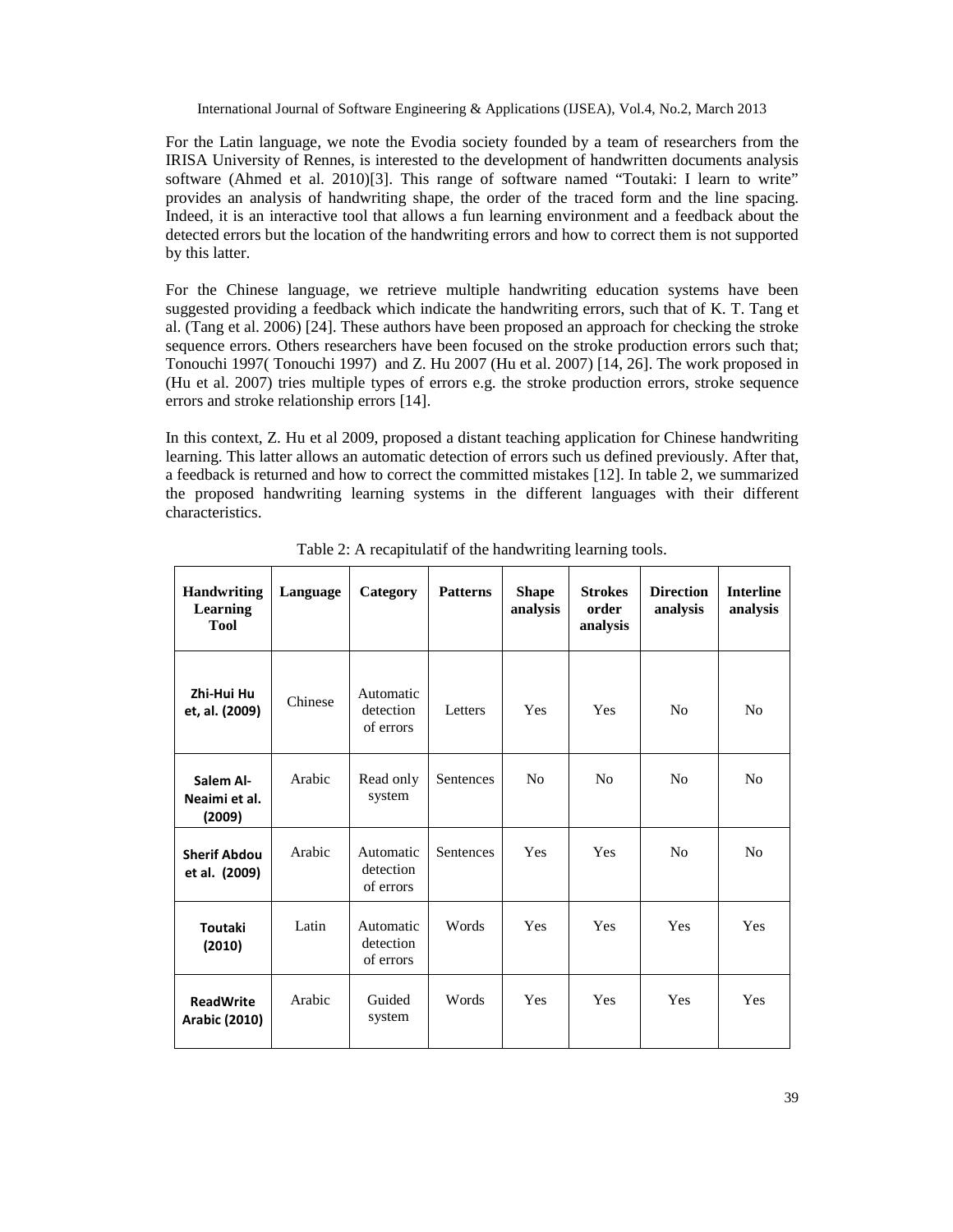As depicted in table 2, different types of patterns are used for these learning systems such as: characters, words, and sentences.

Indeed, multiple Analysis have been done ranging from the shape analysis to the interline one.

## **3. THE PROPOSED HANDWRITING LEARNING SYSTEM**

Face to the development of information technology such as the appearance of Tablet/PC and PDA (Personal Digital Assistant), some researchers are moving towards the development of interactive tools in order to facilitate the learning process and help students to learn their mother tongue or foreign ones [2, 16]. Most of these tools are limited to the learning of the alphabet of only one language. In addition to that and due to the complexity of the Arabic language, there are no systems which are dealing with the Arabic language with diacritics. In this context, we are focused on the development of a multilingual tool for the learning of handwriting with automatic errors detection. The general architecture of this system is presented in figure 6.



Figure 6: The architecture of the proposed Arabic handwriting learning tool.

By using a tablet PC as a means of input and a transparent image, the user has the choice to practice the guided handwriting mode or the free one and such writing will be done on a blank area. Then the student has to select a template model in order to learn it. Then, by matching the handwriting template and the handwriting input, the performance of the entered path by the user will be carried out. Finally, an immediate feedback is provided to the student about the location of the errors, their type and how to correct them. The different steps of the previous architecture will be detailed in the following sections.

## **3.1. Approach description and the graph form representation of Arabic characters**

In the literature, the graph technique is used in various fields of research, namely the processing and recognition of images, and classification and mapping of patterns [23]. For our proposed system, the Attributed Relational Graph (ARG) is used to model a handwriting trace. It should be noted that a trace represents one or a set of strokes which are organized according to a predefined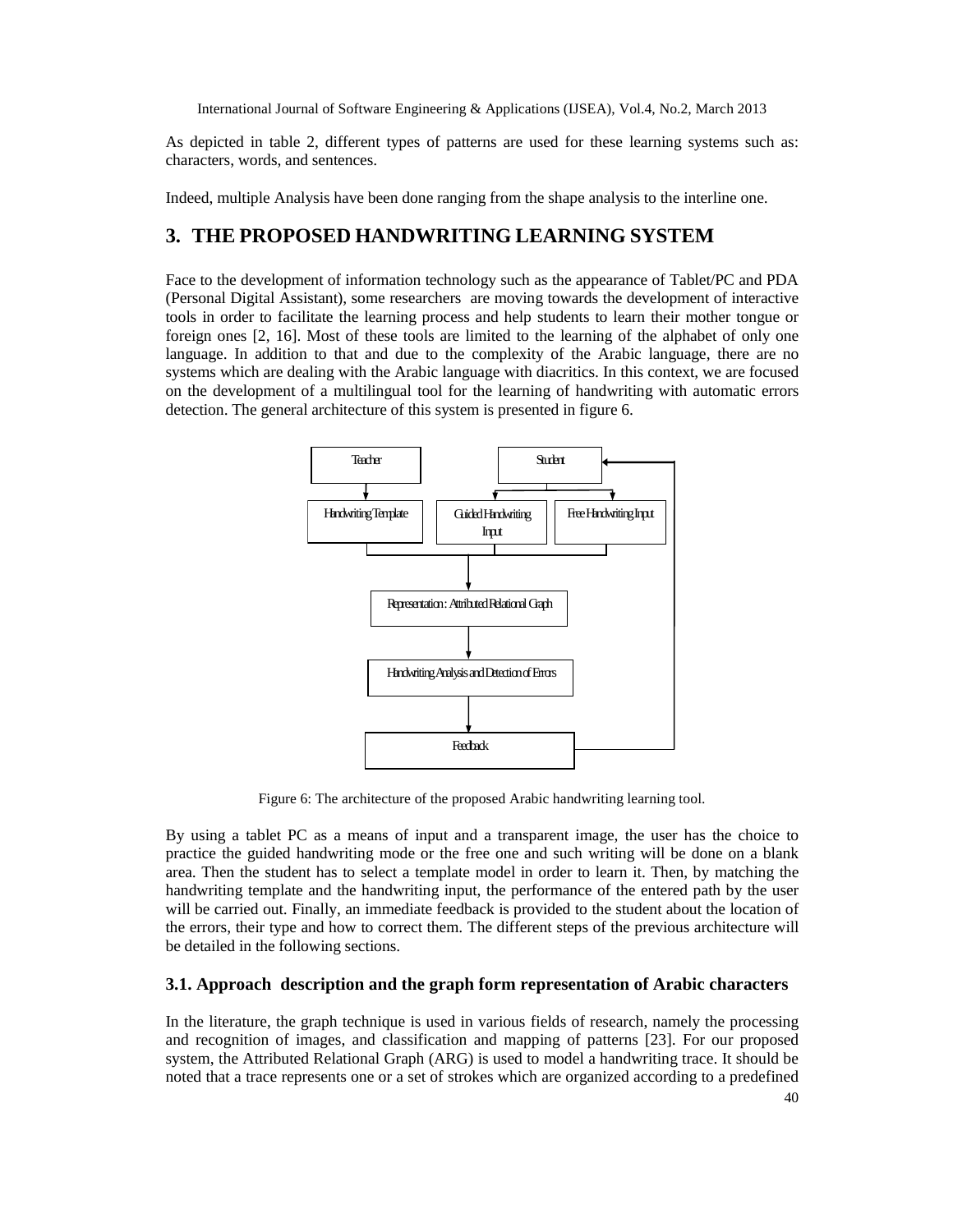structure (ARG) to form a word or a character [11]. This structure is defined by spatial relationships between the lines composing the handwriting shape. We have applied the graph matching algorithm to find the difference between the handwriting template model and the input handwriting pattern traced by the student. In the handwriting analysis step and in order to locate the stroke production errors (figure 7), we have applied the error tolerant graph matching to check the dissimilarity between both handwritten traces through the nodes and edges.



Figure 7: Examples of stroke production errors.

Indeed, the nodes in the graph are used to represent the different strokes in an appropriate character. The edges denote the relationship between two consecutive strokes. Let *V* the set of nodes and *E* the set of the edges. Then, the graph can be representing as  $G = (V, E, \cdot, \cdot)$ .where *a*: *V*  $L_V$  is the node labeling function, and  $E = L_E$  is the edge labeling function.  $L_V$  and  $L_E$  are the sets of nodes and edges labels respectively.

Each node in the ARG is used to represent the strokes of the Arabic character. This latter stores the *x* and *y* coordinates of an appropriate stroke, i.e., the attributed of the node *a* is  $a = (xi, yi)$ ; where  $i = 1, 2, 3, \ldots, n$ . And *n* is the number of points which belong to the stroke.

The node labeling function *(V + L<sub>V</sub>* returns (, ), where is the *n* data points for each stroke and is the relationship between each stroke and interlines. Each edge stores the relationship of both nodes which are connected by the means of this edge. The edge labeling function *β:* E<sub>E</sub> returns (μ, ), where  $μ$  is the interval relationship along the x-axis and is the interval relationship along the y-axis [13, 20, 23]. The set of edges *E* represents the spatial relationships between the strokes of the handwriting trace. The spatial relationships are defined according to these proposed by Allen 1983, [6] as depicted in figure 8.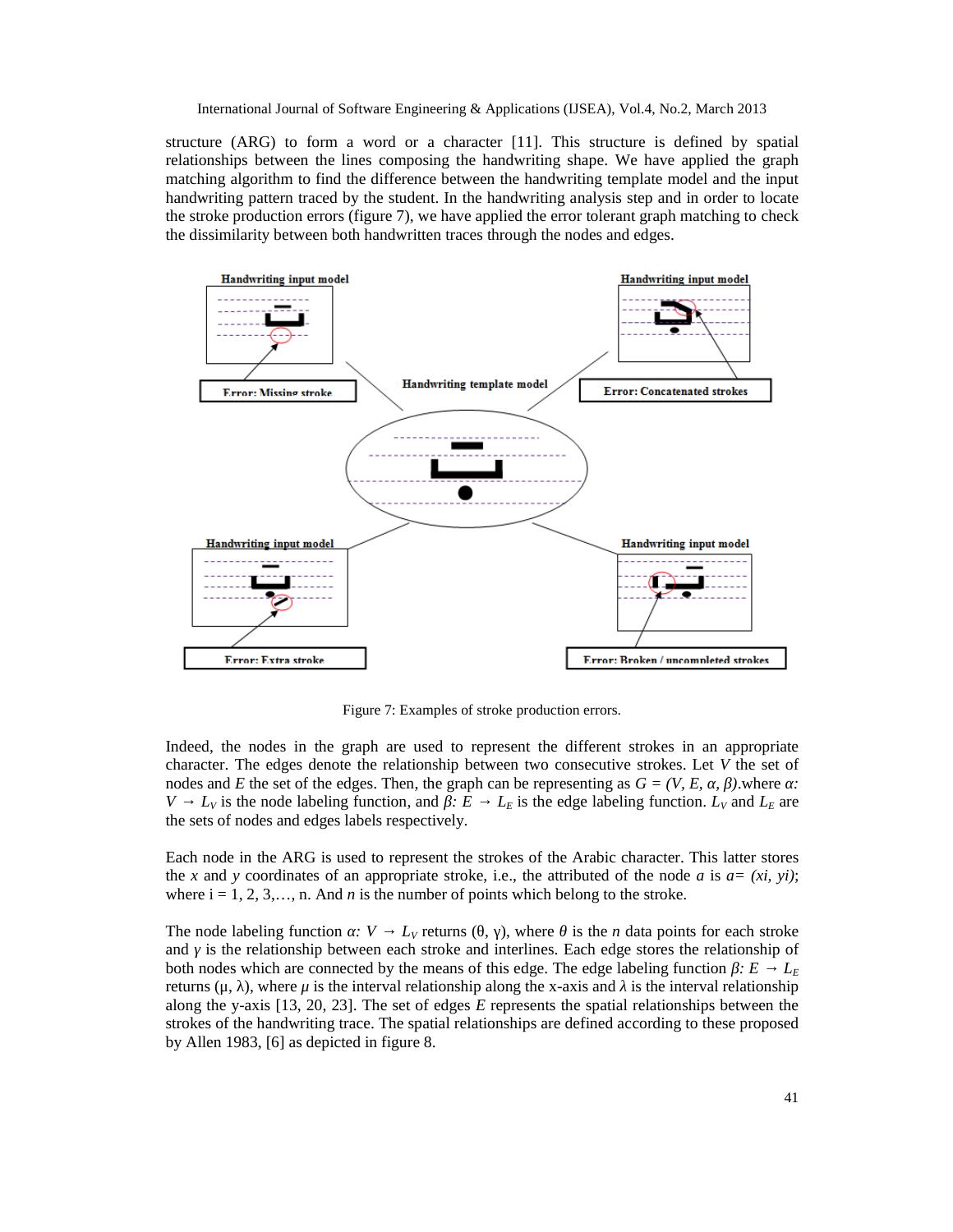

Figure 8: The Allen's spatial intervals relationships. (Allen, 1983).

The set of nodes V is used to describe the strokes and the position of each stroke according to the baseline (writing line) as defined in table 3.



Figure 9: The modeling of the Arabic character ("Bah") by graph representation: (a) spatial relationship representation between different strokes. (b) Spatial relationship representation between each stroke and interlines. (c) The corresponding ARG.

As an example, we have the character "Bah"; the different relationships between strokes are shown in Figure 9(a). It's composed of three strokes designated respectively  $S_1$ ,  $S_2$  and  $S_3$ . The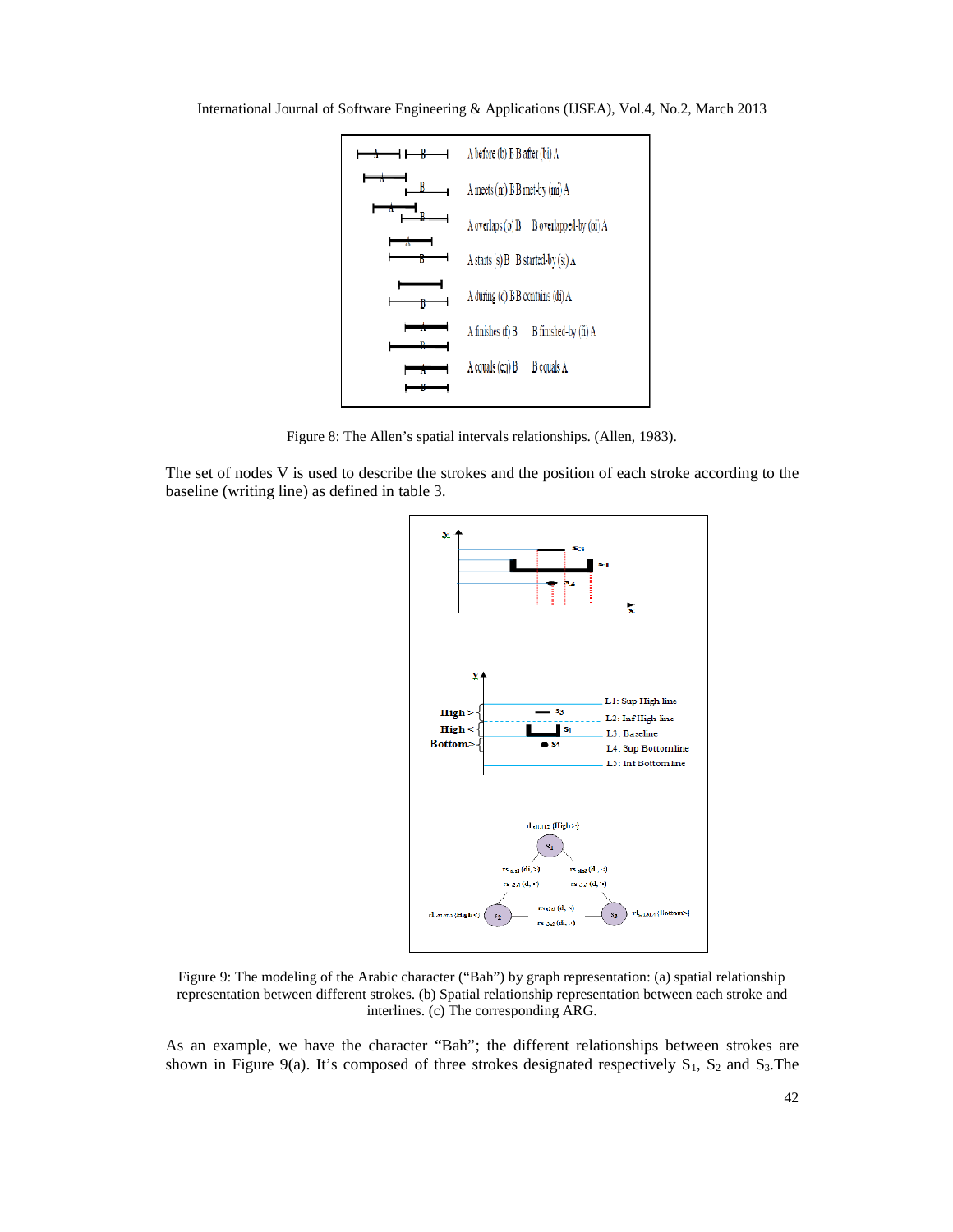relationship between each stroke and the interlines is presented in figure 9(b). The Attributed Relational Graph (ARG) representation of this latter character is depicted in figure 9(c). The strokes  $S_1$ ,  $S_2$  and  $S_3$  in the character "Bah" are equivalent to the nodes  $S_1$ ,  $S_2$  and  $S_3$  in the ARG.



Table 3: Different intervals relationships between the strokes and interlines for few examples of Arabic characters.

The variable rs<sub>sisj</sub> is the relationship between strokes Si and Sj, and i, j =1, 2, 3, S<sub>i</sub>, S<sub>j</sub> (S<sub>1</sub>, S<sub>2</sub>, S<sub>3</sub>), and S<sub>i</sub> S<sub>j</sub>. The relationship  $rs_{sls3}$  is represented by (di, <),  $rs_{sls2}$  is denoted by (di, >), and  $rs_{s2s3}$  is noted by (d, >). Note that the  $rs_{s2s1}$  is formed by applying the inverse of each component of the relationship used to represent  $rs_{s2sl}$  and noted by (d, <). The variable  $rls_{ilxL}$  is the relationship between the stroke Si and the interlines  $L_x$  and  $L_y$ . Similarly to  $S_i$ ,  $L_x$  and  $L_y$  {L<sub>1</sub>, L<sub>2</sub>, L<sub>3</sub>, L<sub>4</sub>, L<sub>5</sub>}  $(L_1: High line max, L_2: High line min, L_3: Baseline, L_4: Bottom line max and L_5: Bottom line max.$ min), and  $L_x$   $L_y$ .

The relationships  $r|_{S1L1L2}$  is noted by {High>},  $r|_{S2L2L3}$  is designed by {High<}, and  $r|_{S3L3L4}$  is denoted by {Bottom>}.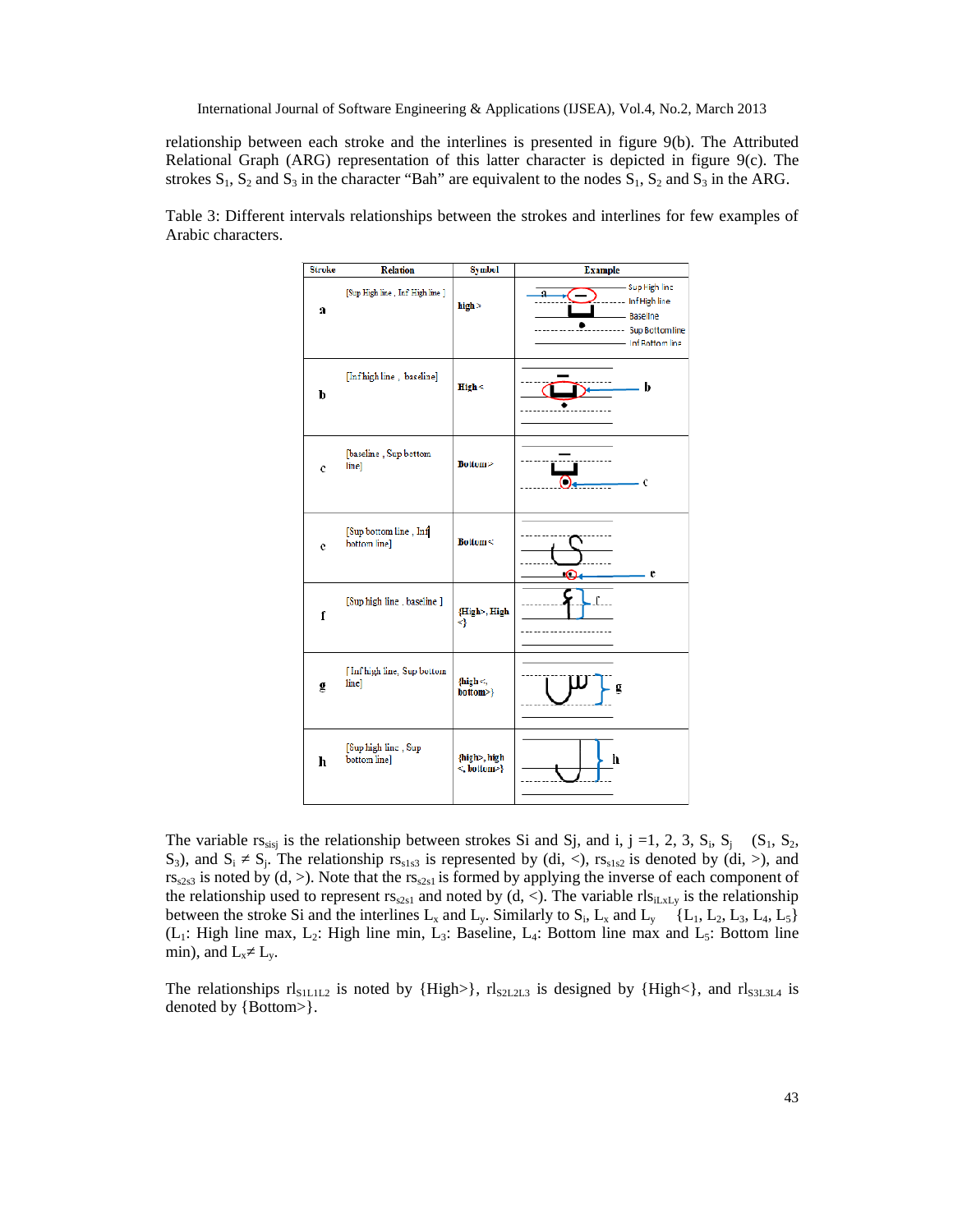#### **3.2. Handwriting analysis**

The analysis is the main phase in our handwriting learning system. It consists of the correspondence between the reference model and the pattern inputted by the user. Subsequently, the errors should be detected and classified according to their types. This process consists of three steps: 1) Graph matching space relations between the strokes, 2) errors detection, and 3) Feedback.

#### **3.2.1. Graph matching and space relations between strokes**

Firstly, the template and the input handwriting patterns are both represented by an ARG, in such a way the graph  $g_1 = (V_1, E_1, 1, 1)$  represents the input pattern and the graph  $g_2 = (V_2, E_2, 2, 2)$ represents the template one. Secondly, we have to check the dissimilarity between both ARGs  $(g_1, g_2)$ , by the means of the error-tolerant graph matching and the function *f*:  $\hat{V}_1$   $\hat{V}_2$ ,  $\hat{E}_1$   $\hat{E}_2$ , where  $\hat{V}_1 \subseteq V_1$ ,  $\hat{V}_2 \subseteq V_2$ ,  $\hat{E}_1 \subseteq E_1$  and  $\hat{E}_2 \subseteq E_2$  [17].

In addition, we have applied a transformation, denoted by function *f*, from the input graph to the template graph. This function consists of many edit operations available for both nodes and edges. In this context, H. C. Lam and al. 2001 have defined five edit operations nodes and three edit operations edges as follows [16]:

- Edit operations nodes: 1) node substitution implying that the input stroke is correct, 2) node merging implying that the input strokes are broken ones, 3) node splitting implying that the input stroke is a concatenated stroke, 4) node deletion implying that the input stroke is an extra one, 5) node insertion reflects a missing stroke.
- Edit operations Edges: 1) edge substitution implying that both nodes sharing the edge are correct, 2) edge deletion implying that one of the nodes sharing this edge is an extra or broken stroke, 3) edge insertion implying that one of the nodes sharing the edge is a missing or concatenated stroke.

To compute the spatial relationship distance between the set of edges *R<sup>t</sup>* in the template input and the corresponding one  $R_s$  in the handwriting input model, we need to determine the cost of the edge substitution such that defined below [19, 21]

*Edge substitution cost*: is the matching cost between an edge in the input character and another one in the template character. We use *Rt* to denote the set of edges in the template pattern and Rs as the set of edges in the input one. The *ith* template edge  $Rt_i$  can be designed by ( $\mu t_i$ ,  $t_i$ ) and  $Rs_j$ ; the *jth* input edge can be denoted by  $(\mu s_j, s_j)$ . The dissimilarity between  $(\mu t_i, t_i)$  and  $(\mu s_j, s_j)$  is defined by  $D(Rt_i, Rs_j)$  which is inspired from the interval neighborhood graph concept [6, 10] and depicted in figure 10.

Two intervals relationships are neighbors, if they can be transformed into another one by continuous deformation such as shortening, lengthening, and moving [10].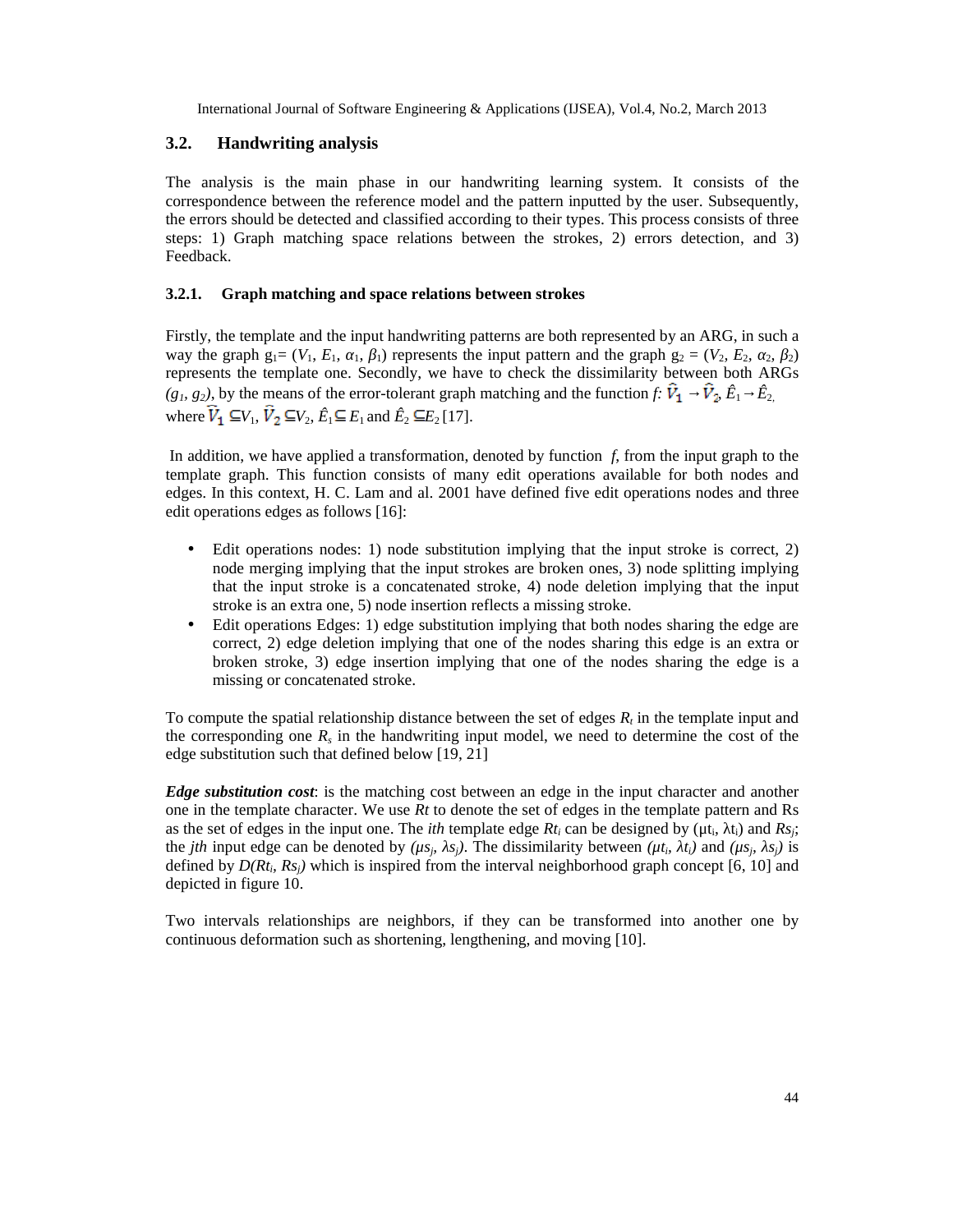

Figure 10: The neighborhood graph structure.

The distance between two intervals relationships  $\mu t_i$  and  $\mu s_j$  or the distance between  $t_i$  and  $s_j$  is defined as the topological distance between both relationships, i.e., the length of the shortest path from  $\mu t_i$  to  $\mu s_j$  or from  $t_i$  to  $s_j$  in the neighborhood graph interval. The final spatial relationship distance  $D(Rt_i, Rs_j)$  is defined as shown in (equation 1).

$$
D(Rt_i, Rs_j) = \sqrt{D(\mu t_i, \mu s_j)^2 + D(\lambda t_i, \lambda s_j)^2}
$$
\n(1)

*Edge deletion*: It is used in conjunction with the node deletion operation. If some extra nodes need to be removed by using the node deletion fact, then the corresponding edges should be deleted also by the edge deletion operation.

*Edge insertion*: Similar to the edge deletion operation, but this latter is used in conjunction with the node insertion operation. If some missing nodes need to be added by using the node insertion fact, then the corresponding edges should also to be inserted by the edge insertion fact.

The graph edit distance defines the overall cost of transforming from the  $ARG_{g1}$  to  $ARG_{g2}$  [14] using the function *f* as defined in (equation 2).

$$
cost(f, g_1, g_2) = C_{node}(f, g_1, g_2) C_{edge}(f, g_1, g_2)
$$
 (2)

Where *Cnode* and *Cedge* are respectively the node and edge edit distance. These terms are defined in (equation 3).

$$
C_{node}(f, g_1, g_2) = C_{sub}^n + C_{mer}^n + C_{spl}^n + C_{del}^n C_{ins}^n
$$
 (3)

 $C_{sub}^n$ ,  $C_{mer}^n$ ,  $C_{spl}^n$ ,  $C_{del}^n$ ,  $C_{ins}^n$ , are respectively the costs of node substitution, merging, splitting, deletion and insertion. The edge edit distance  $C_{edge}$  is defined in (equation 4), such that  $C_{sub}^e$ ,  $C_{del}^e$ ,  $C_{ins}^e$  are the costs of the edge substitution.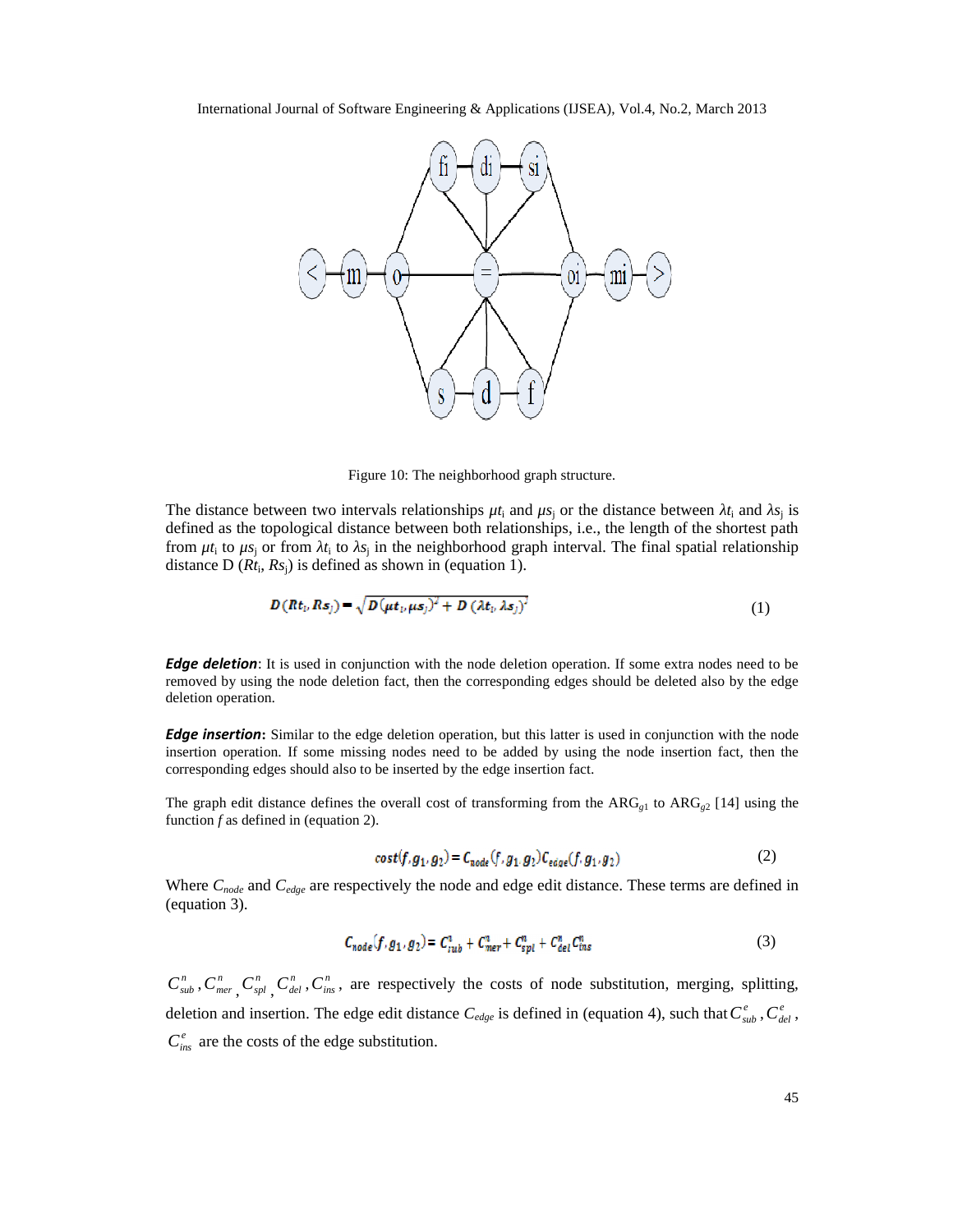$$
\mathcal{C}_{edge}(f,g_1,g_2) = \mathcal{C}_{sub}^{\epsilon} + \mathcal{C}_{del}^{\epsilon} + \mathcal{C}_{ins}^{\epsilon} \tag{4}
$$

As an example of the graph matching between both ARGs and using the edit operations, we have the example of the character "bah", as depicted in figure 11. Note that each edit operation has the appropriate meaning and the user can identify the handwriting errors easier.

The proposed approach tries to check the optimal ARG matching by generating a path that can transform the input graph  $g_1$  to the template graph  $g_2$ . At the search level *n*, the evaluation function  $h(n)$  (equation 5), such that  $h(n)$  is equal to the summation of respectively the actual matching cost  $h_1(n)$  between the initial search level to the current search level *n* and the actual of the matching cost  $h_2(n)$  from the current search level *n* to the goal.

$$
h(n) = h_1(n) + h_2(n)
$$
\n(5)



Figure 11: Attributed relational graph matching procedure.

#### **3.2.2. Errors detection**

To detect the difference between two patterns of characters we apply the node and edges operations as defined previously. As the example in (figure 11), after applying the edit operations, we can get the stroke correspondence between the input and the template character. The stroke correspondence is:  $(1, 2)$  s<sub>1</sub>; 3 s<sub>2</sub>; 4 s<sub>3</sub> (5 is an extra stroke , 1 and 2 are broken strokes, 3 and 4 correct strokes in the input character). A new graph is then obtained as shown in (figure 12). The edges in this latter describe the spatial relations between the strokes. Referring to (figure 12), there is a difference between the spatial relationships  $rs_{sls3}$  and  $rs_{(12)4}$ . For this purpose, the spatial relationship along the x-axis for  $r_{ss1s3}$  is *di* and the spatial relationship along the x-axis for  $rs_{(12)4}$  is *d*. We can conclude that the spatial relationship between the strokes (12) and (4) is incorrect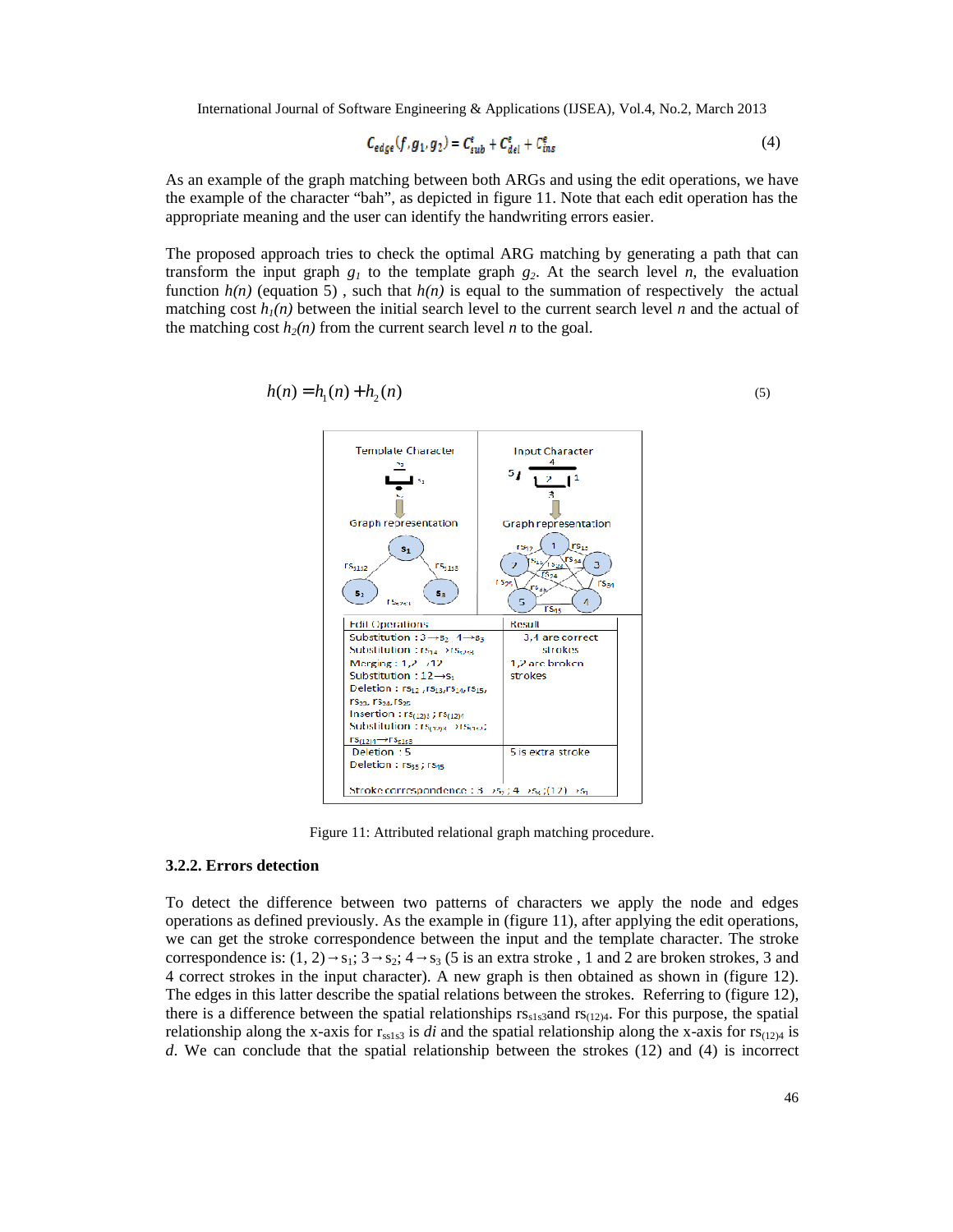compared to the corresponding template strokes  $s_1$  and  $s_3$ .



Figure 12: An example of the spatial relationship matching between strokes and the relationship errors process.

## **3.2.3. Feedback**

After the character matching, we can check the difference between the template and input characters, and detect the different writing errors. By the means of the stroke correspondence, we can find the different types of errors such that: stroke interlines errors, stroke sequence errors, and the stroke production errors. The spatial relationship between the strokes is used to locate the relationship errors as defined in (figure 12). Then our system can check the handwriting mistakes and immediately provide a feedback to the users in order to correct them.

## **4. CONCLUSION AND FUTUR WORKS**

In this paper, we have proposed an Arabic handwriting learning system with automatic detection of errors. We have investigated the Attributed Relation Graph (ARG) to represent the Arabic handwriting characters incorporating the spatial relationship information between strokes, and the spatial relationship information between the strokes and interlines.

We have applied the graph matching algorithm to find the difference between the handwriting template model and the input handwriting pattern. The used algorithm tries to find the optimal graph matching. .

Our system can automatically check whether there is one or multiple errors in the handwriting input pattern, such as: the stroke production errors, stroke sequence errors, stroke relationship errors.

Finally, we will continue to handle with this system to make it easier for use and in order to improve the student's educational level. Extended applications for other languages may be also taken into account, and the possibility of integration on mobile phones enabled with handwriting inputs.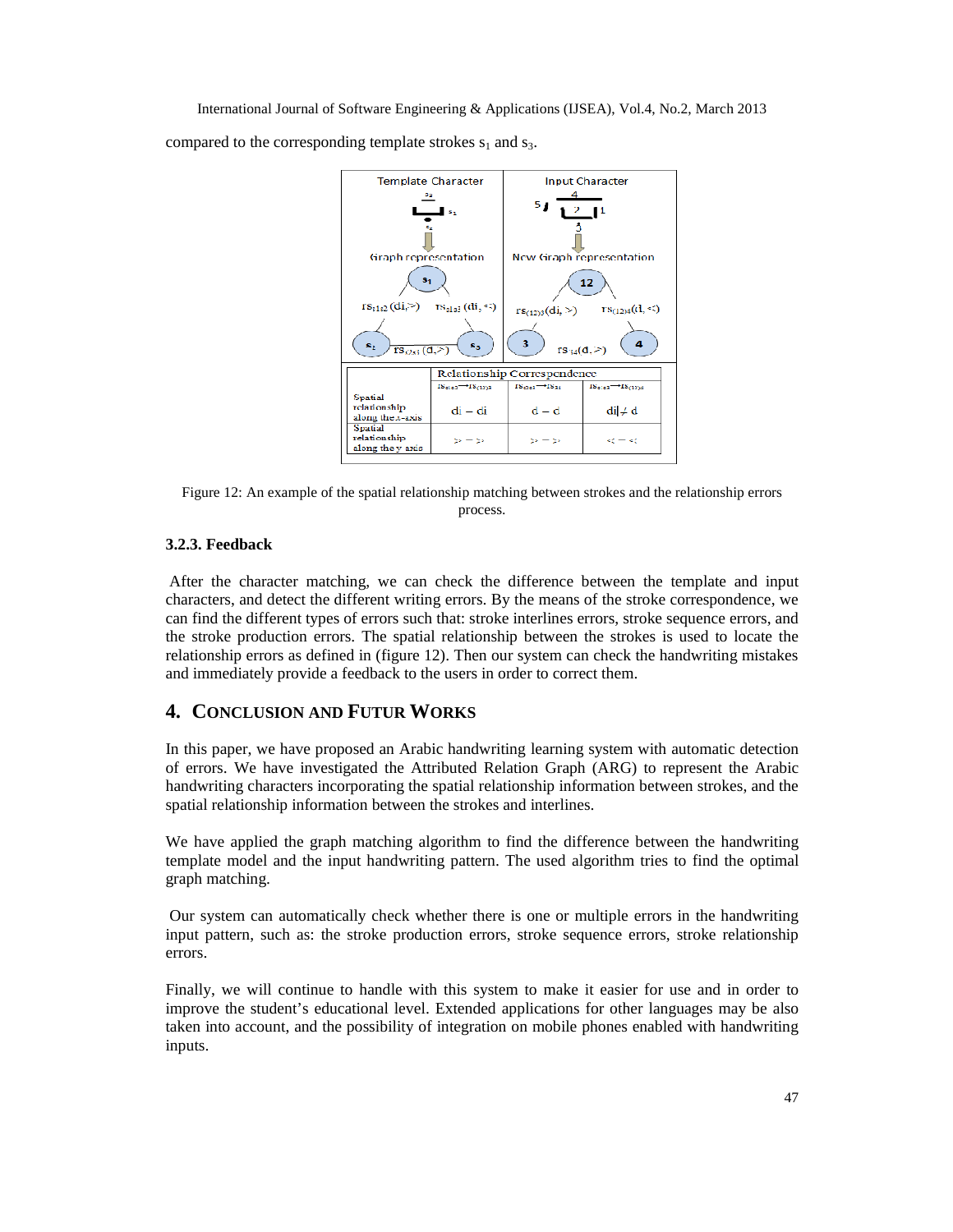#### **ACKNOWLEDGEMENTS**

The authors would like to acknowledge the financial support of this work by grants from General Direction of Scientific Research (DGRST), Tunisia, under the ARUB 01/UR/11/02 program.

## **REFERENCES**

- [1] Abdou S., Fahmy A., (2009) "Artificial Tutor for Arabic Handwriting Training," , Proceedings of the Int. Conf. on Arabic Language Resources and Tools, Egypt-Cairo, pp. 24-31.
- [2] Abdou S., Fahmy A. and Elgammal A., (2010) "A Tool for Arabic Handwriting Training". The Fifth Conference of Learning International Networks Consortium (LINC), MIT, Cambridge, Massachusetts, USA, pp. 23-26.
- [3] Ahmad T. Al-Taani, Al-Haj S., (2010) "Recognition of On-line Arabic Handwritten Characters using Structural Features", Int. J. of Pattern Recognition Research 1, pp. 23-37.
- [4] Alimi A., (1997) "An Evolutionary Neuro-Fuzzy Approach to Recognize on Line Arabic Handwriting", Proc. Int. Conf. on Document Analysis and Recognition, ICDAR'97, pp. 382-386.
- [5] Al-Jawfi. R., (2009) "Handwriting Arabic Character Recognition LeNet Using Neural Network",The Int. Arab Journal of Information Technology, vol. 6, n°. 3, pp. 568-580.
- [6] Allen J. F., (1983) "Maintaining Knowledge about Temporal Iinterval", Communication of the ACM, vol. 26, n°. 11, pp.832-843.
- [7] AL-Neaimi S., Harada N., Sasaki H., and Mizuno K., (2009) "Development of an Arabic Language Learning Support System", Proceedings of the 17th Int. Conf. on Computers in Education. Hong Kong, pp. 486-489.
- [8] Amin A., (1997) "Arabic Character Recognition, in Handbook of Character Recognition and Document Image Analysis", H. Bunke and P. Wang, Eds. World Scientific, pp. 397-420.
- [9] Gheith A. Abandah, Younis S. K, (2008) "Handwritten Arabic Characterusing Multiple Classifiers based on Letter Form" ,In Proc. 5th IASTED Int<sup>1</sup> Conf. on Signal Processing, Pattern Recognition & Applications SPPRA'08, Austria, pp. 128-133.
- [10] Freksa C., (1992) "Temporal Reasoning Based on Semi-Intervals", Artificial Intelligence, vol. 54, pp.199-227.
- [11] Hammadi M., Bezine H., Njah S. and Alimi A. M., (2012) "Towards an Educational Tool for Arabic Handwriting Learning", Int. Conf. on Education and E-Learning Innovations, Tunisia.
- [12] Hu Z., Xu Y. , Huang L., Leung H., (2009) "A Chinese Handwriting System with Automatic Error Detection", Int. J. of Software, Special Issue of Advanced Distance Learning Technologies, vol. 4, Issue 2, pp 101-107.
- [13] Hu Z., Leung H. Xu Y., (2008) "Automated Chinese Handwriting Error Detection using Attributed Relational Graph Matching", ICWL'2008, pp. 344-355.
- [14] Hu Z. H., Leung H. and Xu Y., (2007) "Stroke Correspondence Based on Graph Matching for Detecting Stroke Production Errors in Chinese Character Handwriting", Lecture Notes on Computer Science, vol. 4810 pp. 734-743.
- [15] Klassen J. Tim , Malcolm Heywood I., (2002) "Towards the On-line Recognition of ArabicCharacters,". IJCNN '02. Proc. of the Int. Joint Conf. on.Neural Networks, pp. 320-326.
- [16] Lam H. C., Ki W. W., Law, Chung A. L. S., Ko P. Y., Ho A. H. S. and Pun S. W., (2001) "Designing CALL for Learning Chinese Characters", J. of Computer Assisted Learning, vol. 17, n°. 1, pp. 115- 128.
- [17] Liu J., Cham W. K. and Chang M. M. Y., (1996)"Online Chinese character recognition using Attributed Graph Matching". IEE Proc.-Vis. Image Signal Process, vol.143, pp.125-131.
- [18] Muroya A., (2001) "Pen based Compute Handwriting Instruction" U. S. Patent n°. 5, pp. 222-227.
- [19] Manjula R., Vaideeswaran J., (2011) "A New framework for Measuring the quality of Engineering Education System using SEI-CMM approach –  $(E2 - CMM)$ , vol 2, n° 1, pp. 245-250.
- [20] Nabil M., Ngu A. H. H. and Shepherd J., (1996) "Picture Similarity Retrieval using the 2D Projection Interval Representation". IEEE Trans. Knowledge and Data Engineering, vol. 8, n°. 4, pp.533-539.